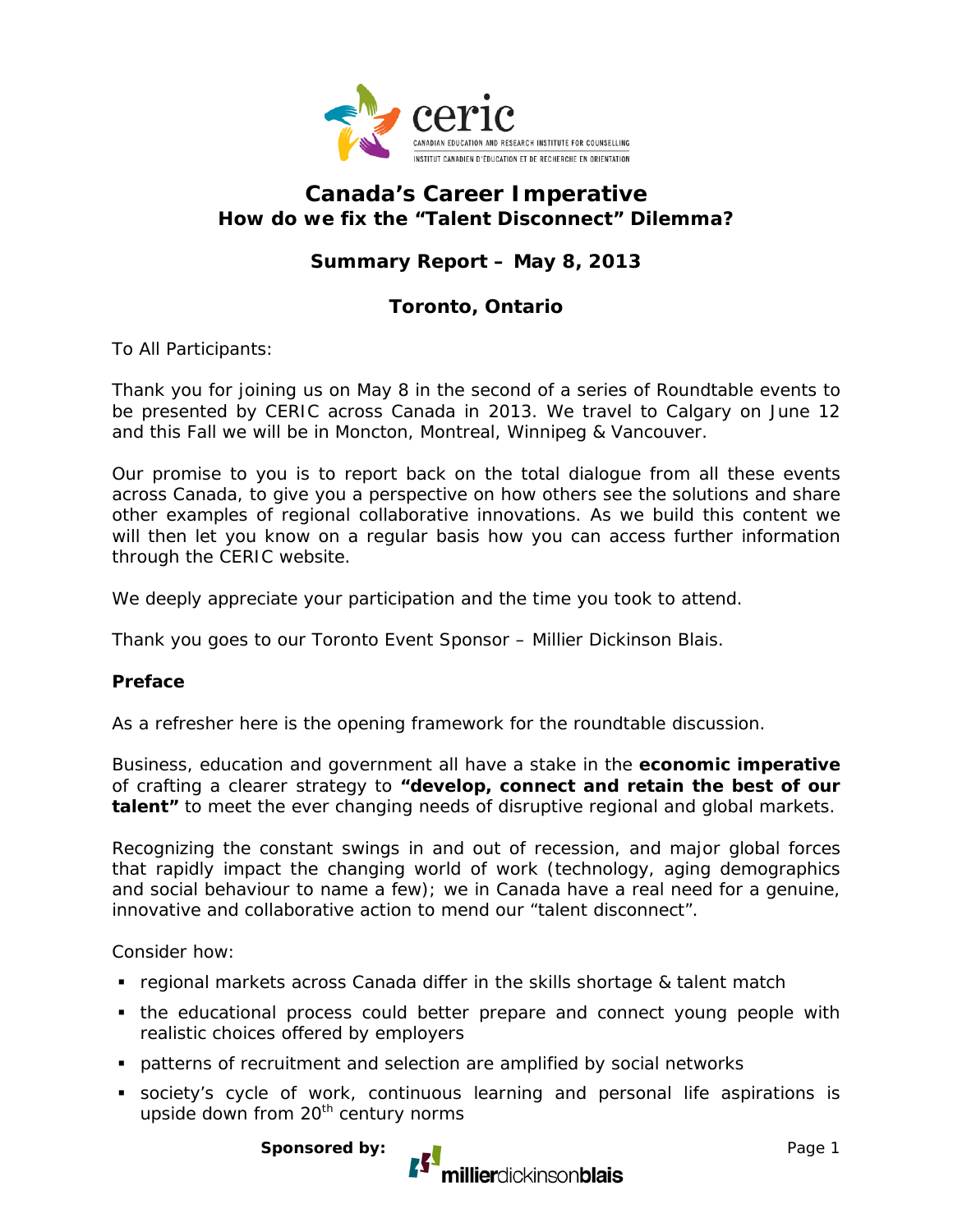

## **Canada's Career Imperative How do we fix the "Talent Disconnect" Dilemma?**

# **Changing the Talent Match Process**

If there was **one thing you would change** to make the work search & talent match system work better, what would it be?

As we have learned, perhaps there is more than just one thing! Distilling the notes from the lively Toronto group conversations, specific observations were focused on two stakeholder groups – employers and educators.

- Employers can be too myopic, narrow/specific in their search criteria, looking for the "ideal" candidate, checking off boxes for a perfect match. (This process also gets repeated by recruiters). Employers need to see beyond surface information and encouraged to make better business decisions, seeing talent as an investment. Better to focus on a person's capacity to relate to others and learn, then establish training programs. "Hire for attitude, train for skill"?
- Employers put up digital walls, screening out applicants through key words & online resumes or assessment tools, which doesn't serve anyone's best interest (employer/jobseeker) and can be particularly difficult for new immigrants.
- Employers must be inclusive, more open-minded. Many employers can still be resistant to anyone who is different. They also need to look broadly beyond job titles because they can mean different things within various business contexts.

One specific area of concern highlighted was the current high youth unemployment rate and the tight fiscal policies of governments to help fund community-based employment services, under-resourced in trying to help disadvantaged youth. Don't employers also have a stake in this? Could they not come to the table with money and support? Many employers are sitting on significant resources and they need to loosen the purse strings and provide training if they want innovation.

From many of the other comments, by extension it could be said that even with the layers of current technologies, techniques and tools applied in the work search/talent match system, employers haven't really changed the basic approach.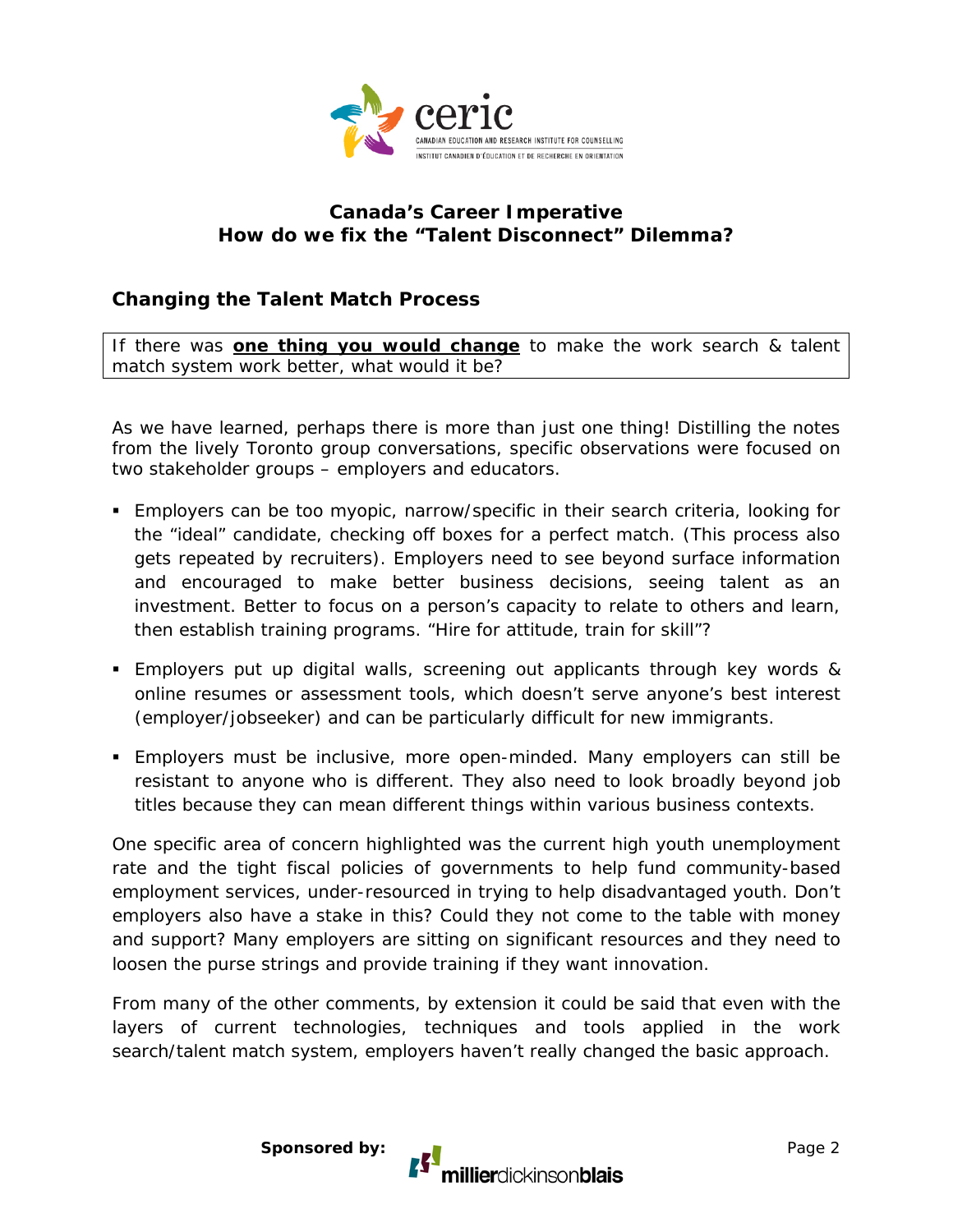

As for the educators (and the students themselves):

- Educational institutions could do a better job helping diversity groups to prepare for the workplace. Students really need to be directly exposed to this - they learn by doing. Increasingly, students need guidance early on, perhaps through volunteer opportunities, job trials, co-ops. This has to be connected to a realistic career counselling process.
- Educators are preparing people for more education, but not necessarily the reality of work options or work environments.
- Students need to focus on transferable/portable skills how can they take skills from the classroom and move or translate them into the workplace?

Pulling it together for employers, educators, students, here was a shared reference:

 $\blacksquare$  #1 finding of a recent Harvard Pathways to Prosperity conference is that educators and employers need to find a way to play together. Project or workbased learning opportunities needs to be part of the experience for all students in order for them to have employability<http://sites.thoughtstream.ca/pathways/>

There were also comments related to career development professionals (counsellors, coaches etc.).

- Career counselling has to change; it needs to be reality-based. When counsellors focus on "where would you get the most pleasure in your career/life" it steers people in the wrong direction. Need to talk of skills in demand and market opportunities. There's a three-way disconnect between career counselling, workplace needs and the education system.
- For jobseekers in search mode, there is information overload and they need proper processes/techniques in place to help sort through the options including entrepreneurship. Career counsellors need better tools and insights to do this.

Considering this, one group summarized by saying we need 3 things together:

- Awareness of career options (among parents/influencers and students/career changers). E.g. there are more than 10 trades
- Mechanisms to help people do assessments for themselves
- Greater employer responsibility for defining and supporting career paths and aspirations

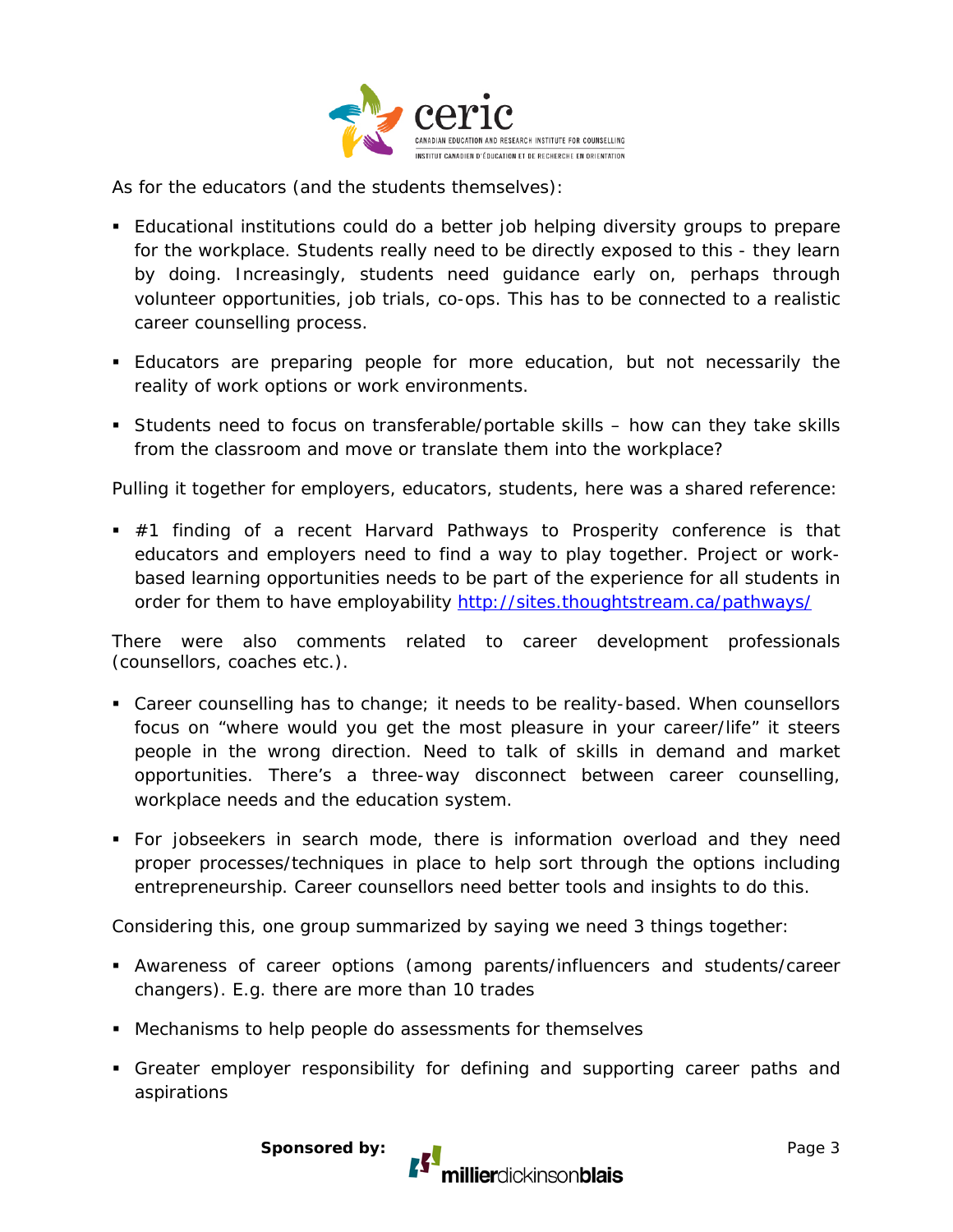

As a conclusion to - Changing the Talent Match System: here are 3 areas of opportunity that were also discussed.

- Let's not ignore the influence of professional associations and alumni associations that provide assistance where organizations don't. In many cases these associations can offer career services to members.
- Different sectors such as engineering, IT, healthcare, finance and accounting need to come together for better cross sharing of the latest and hottest market information and career opportunities. For example, where do you find out about becoming an IT specialist in healthcare? There are so many diverse intersections.
- For senior-level employment and workforce policy planners in government, their eyes glaze over when you say career development; what they are interested in is economic development. Does this not beg the need for a shift in the presentation of career services? This is a perfect segue to part two of the discussion.

#### **Value Propostion for Career Services**

Variant language describes the "talent disconnect" dilemma. **What strong value proposition statement would you make for career development services** so that business and government would see it as our nation's investment? (50 words)

As with the Burlington group, the quick observation about this question is the dilemma of langauge, soft vs. hard sell. That is the core of the problem when you ask for a business context for a field of work that is largely unknown and diverse in its application. Considering the two audiences for this value proposition – business and government, here are the responses that came closest to the hard sell.

- Need ROI language. We are a national profession that brings evidence-based solutions to organizations looking to reduce risk, increase productivity, enhance employee engagement and increase workplace wellness – so employers can do a better job at talent management and individuals can manage their career pathways and find meaningful work.
- **ROI** → **R**ight jobs + **O**pportunities = **I**ncome (profit for business) & **I**nvestment (in economic prosperity for government)
- Career development services facilitate the conversations and connections between talent and industry by helping: individuals better understand their transferable skills, employers better clarify their job skill requirements, and the two to work together to make the best "job fit" decisions.

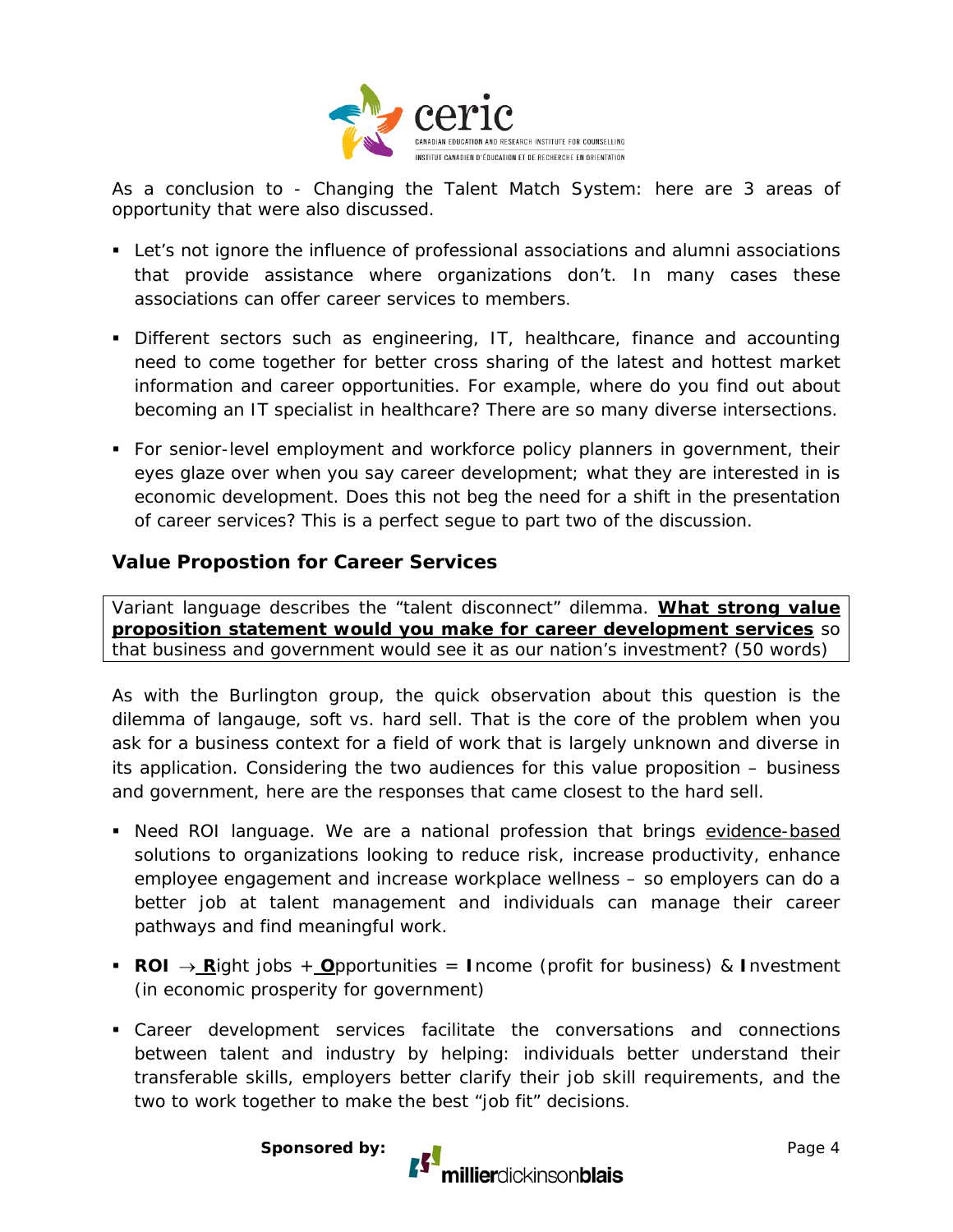

### **Collaborative Innovations**

What are some **examples in your regional area of collaborative innovations** where business (small & large), education, community based services, trade groups and government are **developing and connecting people** with productive and rewarding career opportunities?

Thank to all of you for this generous and diverse list of examples.

- **ICTC** Information and Communications Technology Council makes a case for careers in technology, offers mentoring programs<http://www.ictc-ctic.ca/>
- **IEP** Internationally Educated Professionals Conference, a partnership between five different sectors, brings together 1,500 IEPs to help them search jobs <http://www.iep.ca/>
- **TRIEC** Toronto Region Immigrant Employment Council brings multiple stakeholders together to address employment for immigrants in GTA, matches IEPs with mentors <http://triec.ca/>
- **PAYE** Partnership to Advance Youth Employment, joint initiative between private sector employers and the City of Toronto. A group of business leaders, including the Toronto Board of Trade, helps employers increase access to economic opportunities for Toronto youth <http://www.toronto.ca/socialservices/paye.htm>
- **Mining Association of Canada**, promotes niche career opportunities, job fair brings students & employers together<http://www.mining.ca/site/index.php/en/>
- **BHP Billiton Diamond Mine**, Northwest Territories, educates teachers on career decision making to help students, an example of business stepping up, leaving an impact in a community, especially with Aboriginal students [http://jobmatics.com/wp-content/uploads/2011/09/Diamonds-Education-and-](http://jobmatics.com/wp-content/uploads/2011/09/Diamonds-Education-and-Jobmatics2.pdf)[Jobmatics2.pdf](http://jobmatics.com/wp-content/uploads/2011/09/Diamonds-Education-and-Jobmatics2.pdf)

[http://contactpoint.ca/a-three-pronged-partnership-for-change-positive](http://contactpoint.ca/a-three-pronged-partnership-for-change-positive-outcomes-for-aboriginal-rural-and-remote-students/)[outcomes-for-aboriginal-rural-and-remote-students/](http://contactpoint.ca/a-three-pronged-partnership-for-change-positive-outcomes-for-aboriginal-rural-and-remote-students/)

 **OSPE** - Ontario Society of Professional Engineers & Ontario Ministry of Training, Colleges and Universities, a professional association and government working together (in partnership with Career Cycles) to help engineers (immigrants) tell their stories clearly for employment readiness and licensure (to better explain their past work experience)<http://www.ospe.on.ca/>